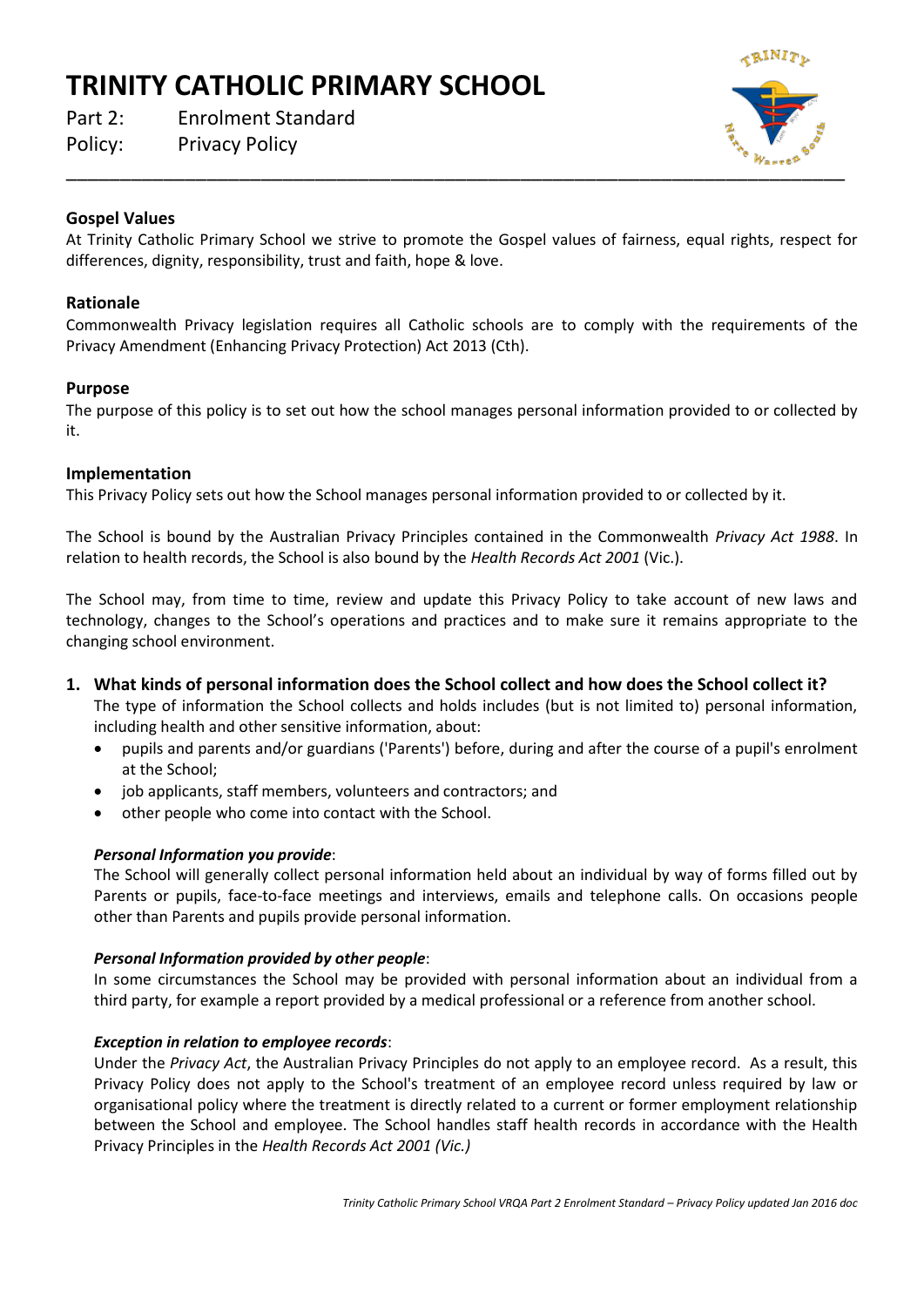*Anonymity:* The school needs to collect identifiable information to facilitate the delivery of educational and support services, the job application process and fulfil other obligations and processes. However, some activities and interactions with the school may be done anonymously where practicable, which may include making an inquiry, complaint or providing feedback.

## **2. How will the School use the personal information you provide?**

The School will use personal information it collects from you for the primary purpose of collection, and for such other secondary purposes that are related to the primary purpose of collection and reasonably expected by you, or to which you have consented.

## *Pupils and Parents:*

In relation to personal information of pupils and Parents, the School's primary purpose of collection is to enable the School to provide educational and support services for the pupil. This includes satisfying the needs of Parents, the needs of the pupil and the needs of the School throughout the whole period the pupil is enrolled at the School.

The purposes for which the School uses personal information of pupils and Parents include:

- to keep Parents informed about matters related to their child's schooling, through correspondence, newsletters and magazines;
- day-to-day administration of the School;
- looking after pupils' educational, social and medical wellbeing;
- seeking donations and marketing for the School; and
- to satisfy the School's legal obligations and allow the School to discharge its duty of care.

In some cases where the School requests personal information about a pupil or Parent, if the information requested is not provided, the School may not be able to enrol or continue the enrolment of the pupil or permit the pupil to take part in a particular activity.

#### *Job applicants and contractors*:

In relation to personal information of job applicants and contractors, the School's primary purpose of collection is to assess and (if successful) to engage the applicant, or contractor, as the case may be.

The purposes for which the School uses personal information of job applicants and contractors include:

- administering the individual's employment or contract, as the case may be;
- for insurance purposes;
- seeking donations and marketing for the School; and
- satisfying the School's legal obligations, for example, in relation to child protection legislation.

#### *Volunteers:*

The School also obtains personal information about volunteers who assist the School in its functions or conduct associated activities, such as [alumni associations], to enable the School and the volunteers to work together.

#### *Marketing and fundraising*:

The School treats marketing and seeking donations for the future growth and development of the School as an important part of ensuring that the School continues to provide a quality learning environment in which both pupils and staff thrive. Personal information held by the School may be disclosed to organisations that assist in the School's fundraising, for example, the School's Foundation or alumni organisation [or, on occasions, external fundraising organisations].

Parents, staff, contractors and other members of the wider School community may from time to time receive fundraising information. School publications, like newsletters and magazines, which include personal information, may be used for marketing purposes.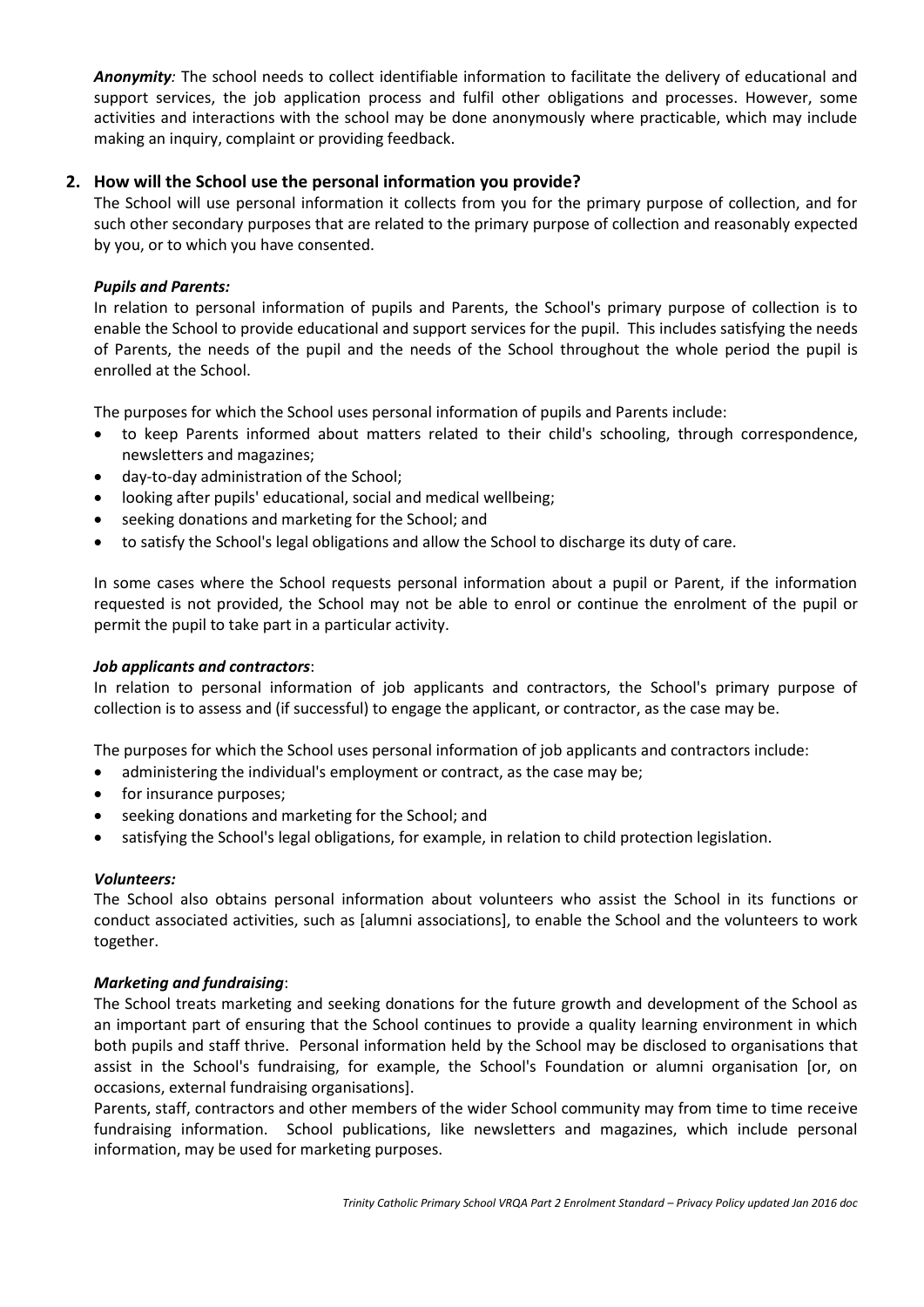## **3. Who might the School disclose personal information to and store your information with?**

The School may disclose personal information, including sensitive information, held about an individual to:

- School service providers, including the Catholic Education Commission of Victoria Ltd, (CECV), Catholic Education Offices specialist visiting teachers, counsellors and sports coaches, and other diocese;
- third party service providers that provide educational support services or applications to schools and school systems including the Integrated Catholic Online Network (ICON) and 'Google Apps for Education' (GAFE) including Gmail;
- applications, online tools or other services provided by a third party which the school uses to support or enhance the educational or pastoral care services for its students;
- another school to facilitate the transfer of a student;
- government departments;
- medical practitioners;
- recipients of School publications, such as newsletters and magazines;
- student's parents or guardians;
- anyone you authorise the School to disclose information to; and
- anyone to whom we are required or authorised to disclose the information to by law.

## *Sending and storing information overseas*:

The School may disclose personal information about an individual to overseas recipients, for instance, to facilitate a school exchange. However, the School will not send personal information about an individual outside Australia without:

- obtaining the consent of the individual (in some cases this consent will be implied); or
- otherwise complying with the Australian Privacy Principles or other applicable privacy legislation.

The School may also store personal information in the 'cloud' which may mean that it resides on servers of third party cloud service providers situated outside Australia.

The School may also use the services of third party online service providers (including for the delivery of third party online applications or Apps, through GAFE or other platforms) to support its delivery of education and pastoral care services, which may be accessible by you. Only limited personal information will be disclosed. School personnel, the CECV and the service providers may have the ability to access, monitor, use or disclose emails, communications (e.g. instant messaging), documents and associated administrative data for the purposes of administering the system and services ensuring their proper use. The School makes reasonable efforts to be satisfied about the security of any personal information processed and stored outside Australia as not all countries are bound by laws which provide the same level of protection for personal information provided by the APPs.

Where personal and sensitive information is retained by a cloud service provider on behalf of CECV to facilitate HR and staff administrative support, this information will be stored on servers located within Australia. This includes the ICON system.

## **4. How does the School treat sensitive information?**

In referring to 'sensitive information', the School means:

- information relating to a person's racial or ethnic origin, political opinions, religion, trade union or other professional or trade association membership, philosophical beliefs, sexual orientation or practices or criminal record, that is also personal information; and
- health information and biometric information about an individual.

Sensitive information will be used and disclosed only for the purpose for which it was provided or a directly related secondary purpose, unless you agree otherwise, or the use or disclosure of the sensitive information is allowed by law.